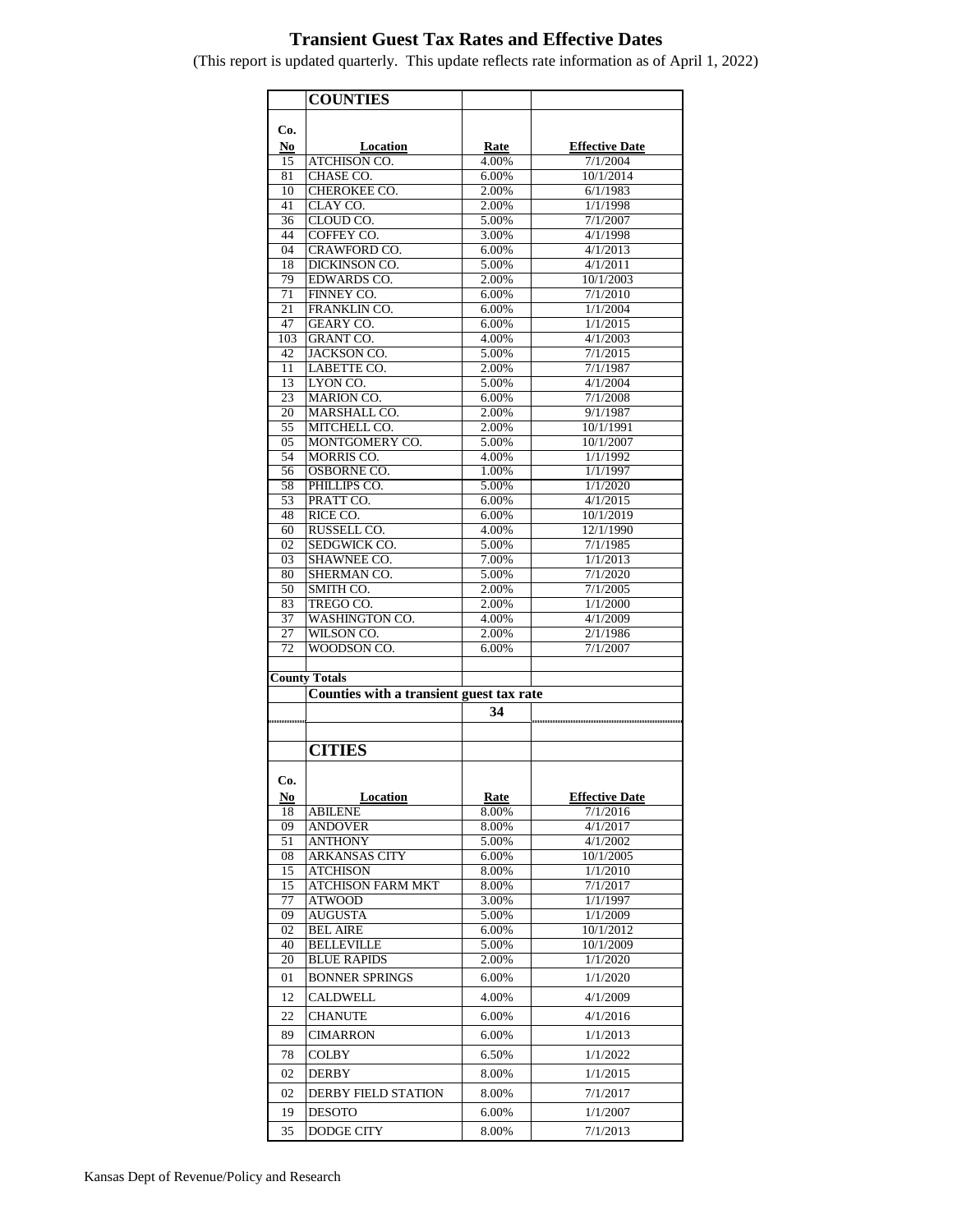## **Transient Guest Tax Rates and Effective Dates**

**Co. No Location Rate Effective Date** 35 DODGE HERITAGE FUND | 8.00% | 7/1/2016 19 EDGERTON 6.00% 10/1/2018 01 EDWARDSVIILLE 6.00% 7/1/2018 09 EL DORADO 8.00% 7/1/2021 38 ELLIS 5.00% 7/1/2007 64 ELLSWORTH 5.00% 7/1/2017 13 EMPORIA 7.00% 1/1/2017 32 EUREKA 6.00% 10/1/2021 17 **FORT SCOTT** 6.00% 1/1/2014 27 FREDONIA 5.00% 10/1/2008 19 GARDNER 8.00% 1/1/2016 52 GARNETT 6.00% 7/1/2015 02 GODDARD 6.00% 4/1/2014 33 GREAT BEND 6.00% 1/1/2012 85 GREENSBURG 7.00% 4/1/2012 28 HALSTEAD 3.00% 10/1/2004 51 HARPER 5.00% 7/1/2013<br>38 HAYS 7.00% 10/1/2018 38 HAYS 7.00% 10/1/2018 02 HAYSVILLE 6.00% 1/1/2011 18 HERINGTON 18 5.00% 7/1/2004 28 HESSTON 5.00% 1/1/2011 25 HIAWATHA 6.00% 10/1/2012<br>23 HILLSBORO 5.00% 10/1/2011 **HILLSBORO** 33 HOISINGTON 5.00% 4/1/2011 87 HOXIE 4.00% 1/1/2005 92 HUGOTON 2.00% 10/1/2002 06 HUTCHINSON 7.00% 10/1/2000 24 **IOLA** 6.00% 1/1/2014 93 JETMORE 5.00% 10/1/2017<br>01 KANSAS CITY 8.00% 1/1/2009 KANSAS CITY 8.00% 1/1/2009 01 KC Schlitterbahn Waterpark 8.00% 5/1/2009 02 KECHI 6.00% 4/1/2018 57 KINGMAN 6.00% 10/1/2000 98 LAKIN 6.00% 10/1/2014 07 LANSING 7.00% 10/1/2010 69 LARNED 4.00% 4/1/2014 16 LAWRENCE 6.00% 1/1/2010<br>19 LEAWOOD 8.00% 1/1/2012 19 LEAWOOD 8.00% 19 LENEXA 8.00% 1/1/2011 84 LIBERAL 6.00% 7/1/2009 26 LINDSBORG 6.00% 10/1/2011 31 LOUISBURG 5.00% 7/1/2018 02 MAIZE 6.00% 5/1/2011 30 MANHATTAN 7.50% 7/1/2019<br>39 MANHATTAN 7.50% 7/1/2019 MANHATTAN 23 MARION 6.00% 7/1/2021<br>20 MARYSVILLE 6.50% 4/1/2020 MARYSVILLE 6.50% 4/1/2020<br>
MCPHERSON 7.00% 7/1/2019 26 | MCPHERSON 7.00% 67 MEDICINE LODGE 6.00% 1/1/2011 19 MERRIAM 7.00% 1/1/2008 19 MISSION 9.00% 4/1/2008<br>
26 MOUNDRIDGE 5.00% 10/1/2016 26 MOUNDRIDGE 5.00% 10/1/2016<br>12 MULVANE 5.00% 1/1/2013 12 MULVANE 5.00% 1/1/2013 75 NESS CITY 5.00% 7/1/2009 28 NEWTON 8.00% 1/1/2016 61 NORTON 3.00% 1/1/1994<br>88 OAKLEY 5.00% 1/1/2020 88 OAKLEY 5.00% 1/1/2020 95 OAKLEY 5.00% 1/1/2020 74 OBERLIN 4.00% 7/1/2018 19 OLATHE 6.00% 7/1/2001 31 OSAWATOMIE 6.00% 4/1/2007<br>19 OVERLAND PARK 9.00% 7/1/2007 19 OVERLAND PARK 31 PAOLA 5.00% 7/1/2006

02 PARK CITY 6.00% 4/1/1998

(This report is updated quarterly. This update reflects rate information as of April 1, 2022)